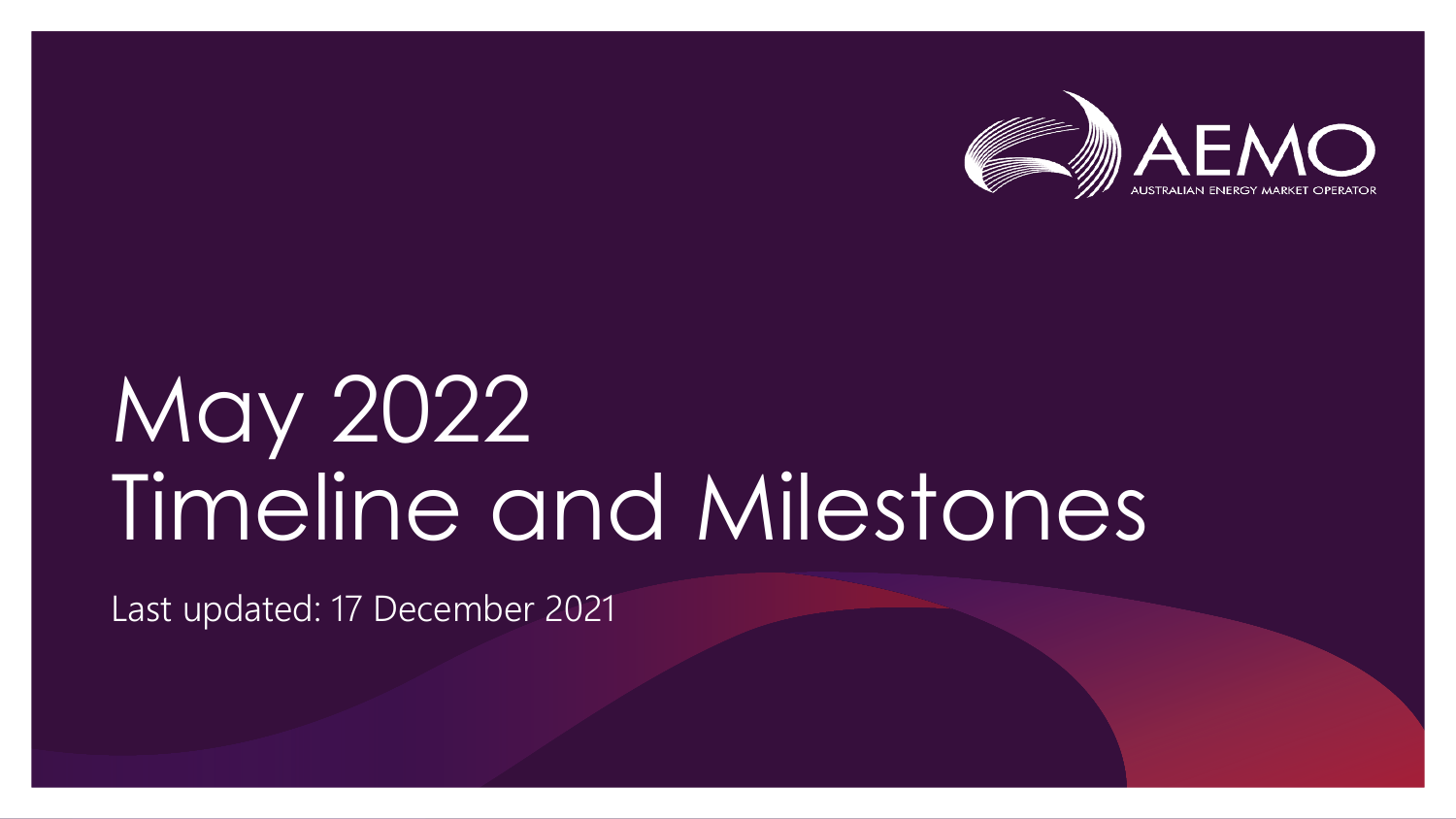## Overall Program Timeline (External)



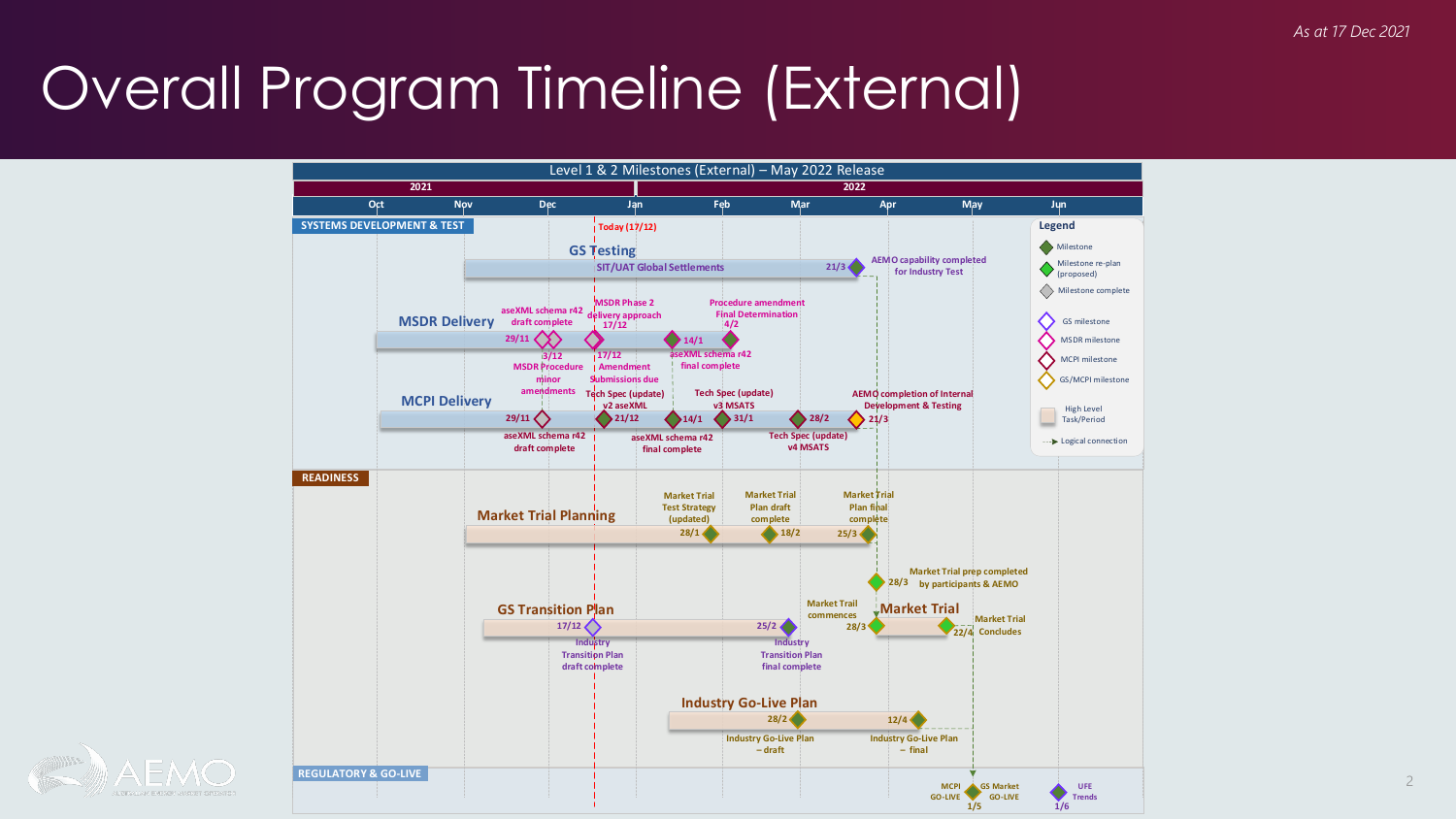## May 2022 Milestone List (1/2)

| ID             | Milestone                                             | <b>Target Date</b>               | <b>Expected Date</b> | Owner        | <b>Status</b> |
|----------------|-------------------------------------------------------|----------------------------------|----------------------|--------------|---------------|
| $L1-18$        | <b>GS Market Trial commences</b>                      | 28-03-2022<br>$[01 - 02 - 2022]$ | 28-03-2022*          | <b>AEMO</b>  | Not started   |
| $L1-20$        | <b>GS Market Trial concludes</b>                      | 22-04-2022<br>$[15-03-2022]$     | 22-04-2022*          | <b>AEMO</b>  | Not started   |
| $L1-5$         | <b>GS Market Go-Live</b>                              | $01 - 05 - 2022$                 | $01 - 05 - 2022$     | <b>AEMO</b>  | Not started   |
| L2-RE26        | GS Market Trial preparation completed by Participants | 28-03-2022<br>[01-02-2022]       | 28-03-2022*          | Participants | Not started   |
| <b>L2-RE27</b> | GS Market Trial preparation completed by AEMO         | 28-03-2022<br>[01-02-2022]       | 28-03-2022*          | <b>AEMO</b>  | Not started   |
| L2-RE36        | Industry Go-Live Plan - GS Capability draft complete  | 28-02-2022                       | 28-02-2022           | <b>AEMO</b>  | Not started   |
| L2-RE21        | Industry Go-live Plan - GS Capability final complete  | 12-04-2022<br>[21-12-2021]       | 12-04-2022*          | <b>AEMO</b>  | Not started   |
| <b>L2-RE37</b> | GS Market Trial Test Strategy updated                 | 31-01-2022                       | 28-01-2022           | <b>AEMO</b>  | In progress   |
| <b>L2-RE38</b> | GS Market Trial Plan draft complete                   | 18-02-2022                       | 18-02-2022           | AEMO         | Not started   |
| L2-RE39        | GS Market Trial Plan final complete                   | 25-03-2022                       | 25-03-2022           | <b>AEMO</b>  | Not started   |
| L2-RE40        | GS Industry Transition Plan draft complete            | 17-Dec-2021                      | 17-Dec-2021          | AEMO         | Complete      |
| L2-RE41        | GS Industry Transition Plan final complete            | 28-02-2022                       | 28-02-2022           | <b>AEMO</b>  | Not started   |



\* Milestone date proposed (different from existing baseline in brackets[ ]).